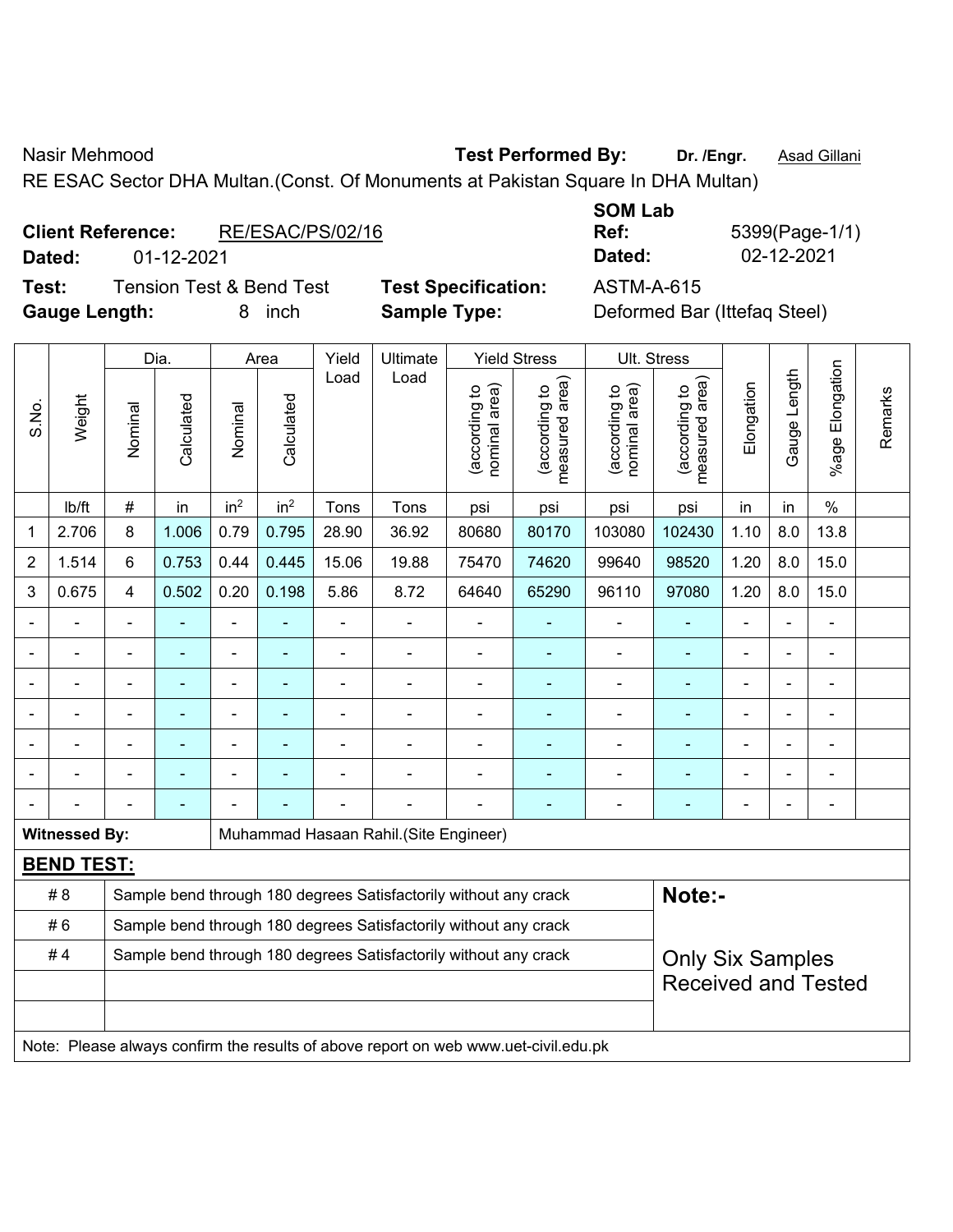Variant,Lahore.

# **Client Reference:** VA/29/01

**Dated:** 02-12-2021 **Dated:** 02-12-2021

**Test:** Tension Test & Bend Test **Test Specification:** ASTM-A-615 **Gauge Length:** 8 inch **Sample Type:** Deformed Bar

**SOM Lab** 

**Ref:** 5400(Page-1/1)

|                | Dia.<br>Area         |                |                |                 | Yield           | Ultimate                 |                                                                                     | <b>Yield Stress</b>            |                                 | Ult. Stress                    |                                 |                |                |                       |         |
|----------------|----------------------|----------------|----------------|-----------------|-----------------|--------------------------|-------------------------------------------------------------------------------------|--------------------------------|---------------------------------|--------------------------------|---------------------------------|----------------|----------------|-----------------------|---------|
| S.No.          | Weight               | Nominal        | Calculated     | Nominal         | Calculated      | Load                     | Load                                                                                | nominal area)<br>(according to | (according to<br>measured area) | (according to<br>nominal area) | (according to<br>measured area) | Elongation     | Gauge Length   | Elongation<br>$%$ age | Remarks |
|                | Ib/ft                | $\#$           | in             | in <sup>2</sup> | in <sup>2</sup> | Tons                     | Tons                                                                                | psi                            | psi                             | psi                            | psi                             | in             | in             | $\frac{0}{0}$         |         |
| $\mathbf 1$    | 1.504                | 6              | 0.750          | 0.44            | 0.442           | 15.14                    | 19.80                                                                               | 75880                          | 75530                           | 99230                          | 98780                           | 1.30           | 8.0            | 16.3                  |         |
| $\overline{2}$ | 1.497                | $6\phantom{1}$ | 0.748          | 0.44            | 0.440           | 15.09                    | 19.54                                                                               | 75620                          | 75620                           | 97950                          | 97950                           | 1.20           | 8.0            | 15.0                  |         |
|                |                      |                |                |                 |                 |                          |                                                                                     |                                |                                 | $\blacksquare$                 |                                 |                |                |                       |         |
|                |                      | $\blacksquare$ |                | ÷,              | ۰               | $\blacksquare$           | ÷,                                                                                  | $\blacksquare$                 | $\overline{\phantom{0}}$        | $\blacksquare$                 | $\blacksquare$                  | $\blacksquare$ | ÷.             | $\blacksquare$        |         |
|                | $\blacksquare$       | $\blacksquare$ | $\blacksquare$ | $\blacksquare$  | ۰               | $\blacksquare$           | $\blacksquare$                                                                      | $\blacksquare$                 | $\blacksquare$                  | $\blacksquare$                 | $\blacksquare$                  | $\blacksquare$ | $\blacksquare$ | $\blacksquare$        |         |
|                |                      | $\blacksquare$ | $\blacksquare$ | $\blacksquare$  | ۰               | $\blacksquare$           | $\blacksquare$                                                                      | $\blacksquare$                 | $\blacksquare$                  | $\blacksquare$                 | L,                              | $\blacksquare$ |                | ä,                    |         |
|                |                      |                |                |                 |                 |                          |                                                                                     | $\blacksquare$                 |                                 | $\blacksquare$                 | ÷,                              |                |                | $\blacksquare$        |         |
|                |                      | $\blacksquare$ |                |                 |                 | $\overline{\phantom{0}}$ |                                                                                     |                                |                                 | ۰                              |                                 |                |                | $\blacksquare$        |         |
|                |                      | $\blacksquare$ |                | $\blacksquare$  |                 |                          |                                                                                     | $\blacksquare$                 |                                 | $\blacksquare$                 | ÷,                              |                |                | ä,                    |         |
|                |                      |                |                |                 |                 |                          | $\blacksquare$                                                                      |                                |                                 | ۰                              | -                               | $\blacksquare$ |                | $\blacksquare$        |         |
|                | <b>Witnessed By:</b> |                |                |                 |                 |                          | Muhammad Khurram (35201-24586909)                                                   |                                |                                 |                                |                                 |                |                |                       |         |
|                | <b>BEND TEST:</b>    |                |                |                 |                 |                          |                                                                                     |                                |                                 |                                |                                 |                |                |                       |         |
|                | #6                   |                |                |                 |                 |                          | Sample bend through 180 degrees Satisfactorily without any crack                    |                                |                                 |                                | Note:-                          |                |                |                       |         |
|                |                      |                |                |                 |                 |                          |                                                                                     |                                |                                 |                                |                                 |                |                |                       |         |
|                |                      |                |                |                 |                 |                          |                                                                                     |                                |                                 |                                | <b>Only Three Samples</b>       |                |                |                       |         |
|                |                      |                |                |                 |                 |                          |                                                                                     |                                |                                 |                                | <b>Received and Tested</b>      |                |                |                       |         |
|                |                      |                |                |                 |                 |                          |                                                                                     |                                |                                 |                                |                                 |                |                |                       |         |
|                |                      |                |                |                 |                 |                          | Note: Please always confirm the results of above report on web www.uet-civil.edu.pk |                                |                                 |                                |                                 |                |                |                       |         |

# Waqas Ali **Waqas Ali Test Performed By:** Dr. /Engr. **Asad Gillani**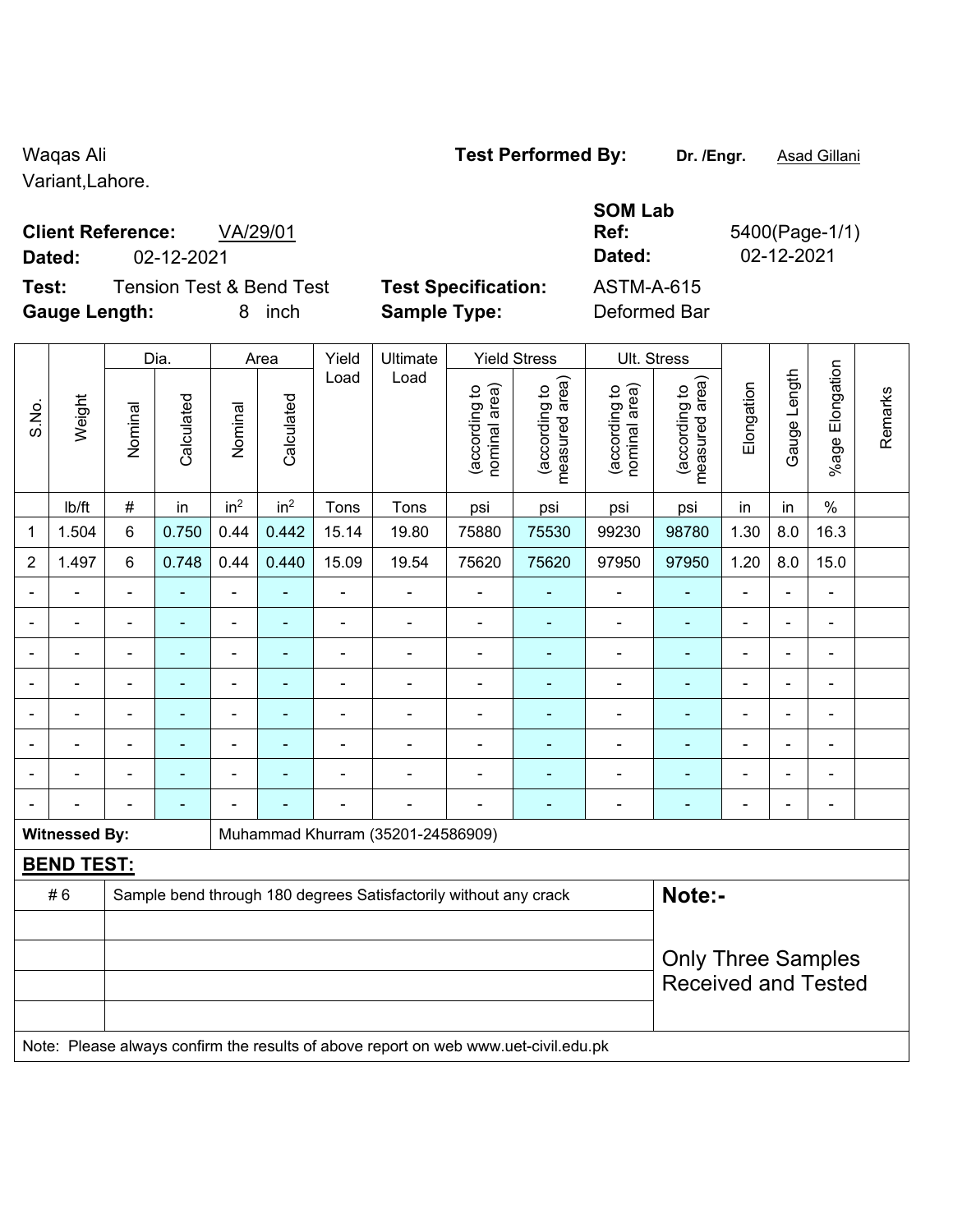$\overline{\phantom{a}}$ 

Waqar Hasnain **Test Performed By:** Dr. /Engr. **Asad Gillani** Care and Dr. *Asad Gillani* 

CRE TPBC Panjnad Barrage.(Contract: TPBIP/ICB-02,Newly Included Buildings Of Panjnad Barrage)

|                          |            |                         | -------    |             |
|--------------------------|------------|-------------------------|------------|-------------|
| <b>Client Reference:</b> |            | TPBC/CRE/2021/TECH/1601 | <b>Ref</b> | 5401(Page-1 |
| Dated:                   | 01-12-2021 |                         | Dated:     | 02-12-2021  |

 $\overline{\phantom{0}}$ 

 $\blacksquare$ 

**Test:** Tension Test & Bend Test **Test Specification:** ASTM-A-615 **Gauge Length:** 8 inch **Sample Type:** Deformed Bar

 $\top$ 

 $\overline{\phantom{a}}$ 

**SOM Lab Ref:** 5401(Page-1/1)

 $\top$ 

 $\top$ 

 $\top$ 

 $\top$ 

|                |                   |                         | Dia.       |                 | Area            | Yield          | Ult. Stress                                                                         |                                |                                 |                                |                                 |                          |                |                 |         |
|----------------|-------------------|-------------------------|------------|-----------------|-----------------|----------------|-------------------------------------------------------------------------------------|--------------------------------|---------------------------------|--------------------------------|---------------------------------|--------------------------|----------------|-----------------|---------|
| S.No.          | Weight            | Nominal                 | Calculated | Nominal         | Calculated      | Load           | Load                                                                                | nominal area)<br>(according to | (according to<br>measured area) | (according to<br>nominal area) | (according to<br>measured area) | Elongation               | Gauge Length   | %age Elongation | Remarks |
|                | Ib/ft             | #                       | in         | in <sup>2</sup> | in <sup>2</sup> | Tons           | Tons                                                                                | psi                            | psi                             | psi                            | psi                             | in                       | in             | $\%$            |         |
| 1              | 0.653             | $\overline{\mathbf{4}}$ | 0.494      | 0.20            | 0.192           | 6.17           | 8.23                                                                                | 68010                          | 70840                           | 90720                          | 94500                           | 1.10                     | 8.0            | 13.8            |         |
| $\overline{2}$ | 0.652             | $\overline{4}$          | 0.494      | 0.20            | 0.192           | 6.07           | 8.10                                                                                | 66890                          | 69670                           | 89370                          | 93090                           | 1.20                     | 8.0            | 15.0            |         |
| $\blacksquare$ | ä,                | $\blacksquare$          | ÷,         | ÷               |                 | $\blacksquare$ | $\blacksquare$                                                                      | $\blacksquare$                 | ÷                               | $\blacksquare$                 | $\blacksquare$                  | $\blacksquare$           | $\blacksquare$ | $\blacksquare$  |         |
|                | $\blacksquare$    | $\blacksquare$          | ÷,         | $\blacksquare$  |                 | $\blacksquare$ | $\blacksquare$                                                                      | L,                             | ÷                               | $\blacksquare$                 | $\blacksquare$                  | $\blacksquare$           | Ē,             | $\blacksquare$  |         |
|                | $\blacksquare$    |                         | ٠          | $\blacksquare$  |                 | $\blacksquare$ | $\blacksquare$                                                                      | $\blacksquare$                 |                                 | $\blacksquare$                 | $\blacksquare$                  |                          |                | $\blacksquare$  |         |
|                |                   |                         | ۰          | $\overline{a}$  |                 |                | $\blacksquare$                                                                      | $\overline{a}$                 | ۰                               | $\overline{\phantom{a}}$       |                                 | $\overline{\phantom{0}}$ |                | $\blacksquare$  |         |
| $\blacksquare$ | $\blacksquare$    | $\blacksquare$          | ۰          | ÷               |                 | $\blacksquare$ | $\blacksquare$                                                                      |                                | ۰                               | $\overline{\phantom{0}}$       | $\blacksquare$                  | $\blacksquare$           | $\blacksquare$ | $\blacksquare$  |         |
|                | ÷                 | $\blacksquare$          | ۰          | ÷               |                 | $\blacksquare$ | $\blacksquare$                                                                      | $\blacksquare$                 | ۰                               | $\overline{\phantom{a}}$       | $\blacksquare$                  | $\blacksquare$           | Ē,             | $\blacksquare$  |         |
|                | $\blacksquare$    | $\blacksquare$          | ÷.         | ÷,              |                 | $\overline{a}$ | $\blacksquare$                                                                      | ä,                             | $\blacksquare$                  | $\blacksquare$                 | $\blacksquare$                  | $\blacksquare$           |                | L.              |         |
|                |                   |                         | ۰          | ÷               |                 | $\blacksquare$ | $\blacksquare$                                                                      |                                |                                 | $\overline{\phantom{0}}$       | $\blacksquare$                  | $\blacksquare$           |                | $\blacksquare$  |         |
|                |                   |                         |            |                 |                 |                |                                                                                     |                                |                                 |                                |                                 |                          |                |                 |         |
|                | <b>BEND TEST:</b> |                         |            |                 |                 |                |                                                                                     |                                |                                 |                                |                                 |                          |                |                 |         |
|                | #4                |                         |            |                 |                 |                | Sample bend through 180 degrees Satisfactorily without any crack                    |                                |                                 |                                | Note:-                          |                          |                |                 |         |
|                |                   |                         |            |                 |                 |                |                                                                                     |                                |                                 |                                |                                 |                          |                |                 |         |
|                |                   |                         |            |                 |                 |                |                                                                                     |                                |                                 |                                | <b>Only Three Samples</b>       |                          |                |                 |         |
|                |                   |                         |            |                 |                 |                |                                                                                     |                                |                                 |                                | <b>Received and Tested</b>      |                          |                |                 |         |
|                |                   |                         |            |                 |                 |                |                                                                                     |                                |                                 |                                |                                 |                          |                |                 |         |
|                |                   |                         |            |                 |                 |                | Note: Please always confirm the results of above report on web www.uet-civil.edu.pk |                                |                                 |                                |                                 |                          |                |                 |         |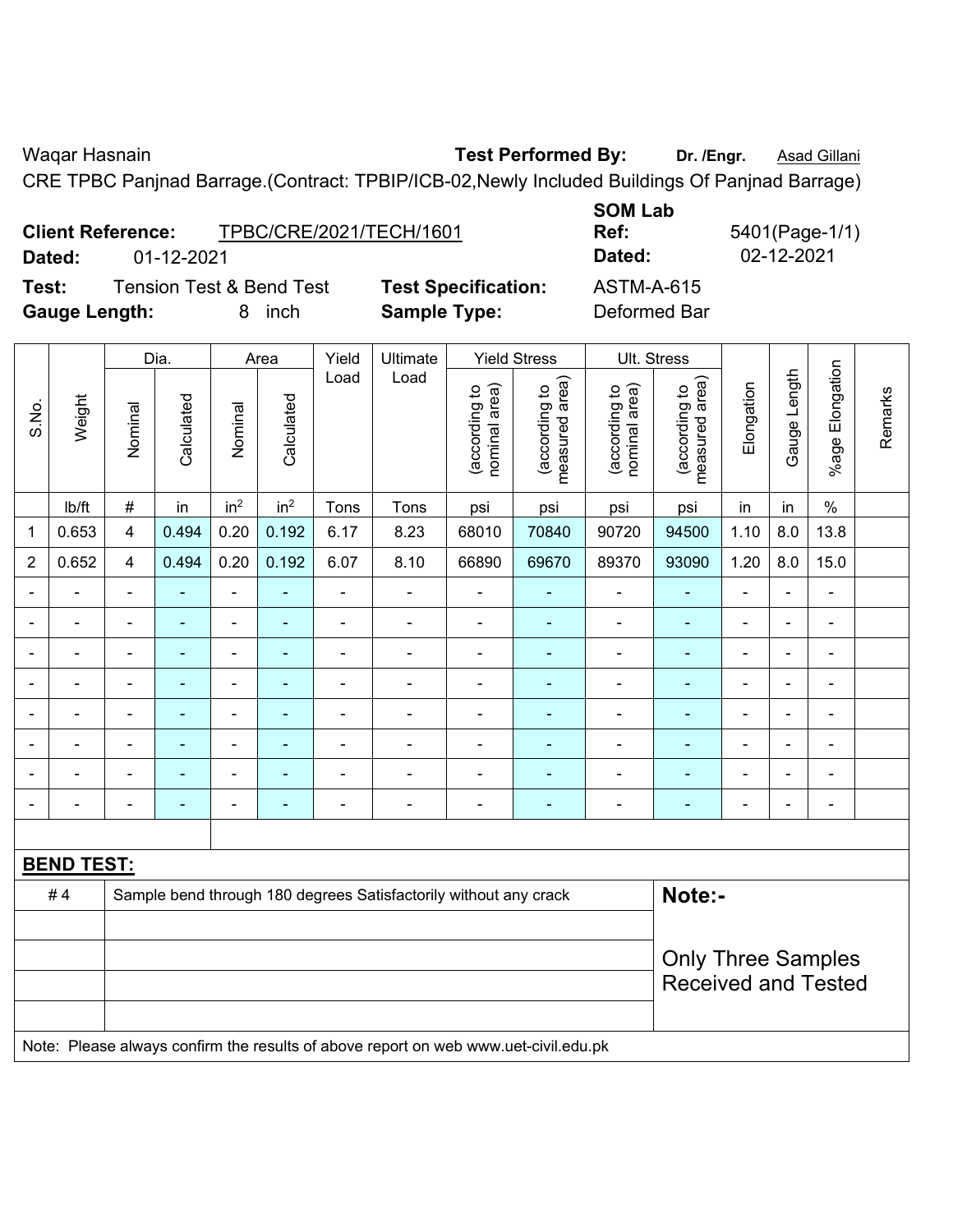Irfan Siddique **Test Performed By:** Dr. /Engr. **Asad Gillani** 

Building Standards Lahore.(Const. Of Residential Building In Gulberg,Lahore)

| <b>Client Reference:</b> |            | GT/LTR/211202-133                   |                            | <b>SOM Lab</b><br>Ref: | 5402(Page-1/1) |
|--------------------------|------------|-------------------------------------|----------------------------|------------------------|----------------|
| Dated:                   | 02-12-2021 |                                     |                            | Dated:                 | 02-12-2021     |
| Test:                    |            | <b>Tension Test &amp; Bend Test</b> | <b>Test Specification:</b> | ASTM-A-615             |                |
| <b>Gauge Length:</b>     |            | inch                                | <b>Sample Type:</b>        | Deformed Bar           |                |

|                          |                   |                | Dia.                     |                 | Area            | Yield          | Ultimate                                                                            |                                | <b>Yield Stress</b>             |                                | Ult. Stress                     |                |                |                          |         |
|--------------------------|-------------------|----------------|--------------------------|-----------------|-----------------|----------------|-------------------------------------------------------------------------------------|--------------------------------|---------------------------------|--------------------------------|---------------------------------|----------------|----------------|--------------------------|---------|
| S.No.                    | Weight            | Nominal        | Calculated               | Nominal         | Calculated      | Load           | Load                                                                                | nominal area)<br>(according to | measured area)<br>(according to | nominal area)<br>(according to | measured area)<br>(according to | Elongation     | Gauge Length   | %age Elongation          | Remarks |
|                          | lb/ft             | $\#$           | in                       | in <sup>2</sup> | in <sup>2</sup> | Tons           | Tons                                                                                | psi                            | psi                             | psi                            | psi                             | in             | in             | $\%$                     |         |
| 1                        | 2.513             | 8              | 0.970                    | 0.79            | 0.739           | 28.75          | 36.39                                                                               | 80250                          | 85790                           | 101600                         | 108610                          | 1.20           | 8.0            | 15.0                     |         |
| $\overline{2}$           | 2.503             | 8              | 0.968                    | 0.79            | 0.736           | 30.17          | 37.16                                                                               | 84240                          | 90420                           | 103730                         | 111340                          | 1.10           | 8.0            | 13.8                     |         |
| 3                        | 2.542             | 8              | 0.975                    | 0.79            | 0.747           | 30.48          | 37.56                                                                               | 85090                          | 89990                           | 104870                         | 110900                          | 0.60           | 8.0            | 7.5                      |         |
|                          | $\blacksquare$    | $\blacksquare$ | $\blacksquare$           | ÷,              |                 | $\blacksquare$ | ÷                                                                                   | $\blacksquare$                 | $\blacksquare$                  | $\blacksquare$                 | $\blacksquare$                  | $\blacksquare$ | $\blacksquare$ | $\blacksquare$           |         |
|                          | $\blacksquare$    | $\blacksquare$ | ÷,                       | ÷,              | $\blacksquare$  | $\blacksquare$ | ÷                                                                                   | $\blacksquare$                 | $\blacksquare$                  | $\blacksquare$                 | $\blacksquare$                  | $\blacksquare$ | ÷,             | $\blacksquare$           |         |
|                          | $\blacksquare$    | $\blacksquare$ | ۰                        | $\blacksquare$  |                 | $\blacksquare$ | ä,                                                                                  | $\blacksquare$                 | $\blacksquare$                  | $\blacksquare$                 |                                 |                |                | ä,                       |         |
|                          |                   |                | $\overline{\phantom{0}}$ | $\blacksquare$  |                 |                | $\blacksquare$                                                                      | ۰                              | ٠                               | $\blacksquare$                 | $\blacksquare$                  | $\blacksquare$ |                | $\blacksquare$           |         |
|                          | $\overline{a}$    | ä,             | $\blacksquare$           | $\blacksquare$  |                 |                | Ē,                                                                                  | ä,                             |                                 |                                |                                 | Ē,             |                | ÷                        |         |
| $\blacksquare$           | -                 | $\blacksquare$ | ۰                        | ÷               |                 |                | ÷                                                                                   | $\blacksquare$                 | $\blacksquare$                  | $\blacksquare$                 |                                 | $\blacksquare$ | $\blacksquare$ | ÷                        |         |
| $\overline{\phantom{0}}$ |                   | $\blacksquare$ | ۰                        | ÷               |                 | $\blacksquare$ | ä,                                                                                  | $\blacksquare$                 | ٠                               | $\blacksquare$                 | ۰                               | $\blacksquare$ | $\blacksquare$ | $\overline{\phantom{a}}$ |         |
|                          |                   |                |                          |                 |                 |                |                                                                                     |                                |                                 |                                |                                 |                |                |                          |         |
|                          | <b>BEND TEST:</b> |                |                          |                 |                 |                |                                                                                     |                                |                                 |                                |                                 |                |                |                          |         |
|                          |                   |                | No Bend test performed   |                 |                 |                |                                                                                     |                                |                                 |                                | Note:-                          |                |                |                          |         |
|                          |                   |                |                          |                 |                 |                |                                                                                     |                                |                                 |                                |                                 |                |                |                          |         |
|                          |                   |                |                          |                 |                 |                |                                                                                     |                                |                                 |                                | <b>Only Three Samples</b>       |                |                |                          |         |
|                          |                   |                |                          |                 |                 |                |                                                                                     |                                |                                 |                                | <b>Received and Tested</b>      |                |                |                          |         |
|                          |                   |                |                          |                 |                 |                | Note: Please always confirm the results of above report on web www.uet-civil.edu.pk |                                |                                 |                                |                                 |                |                |                          |         |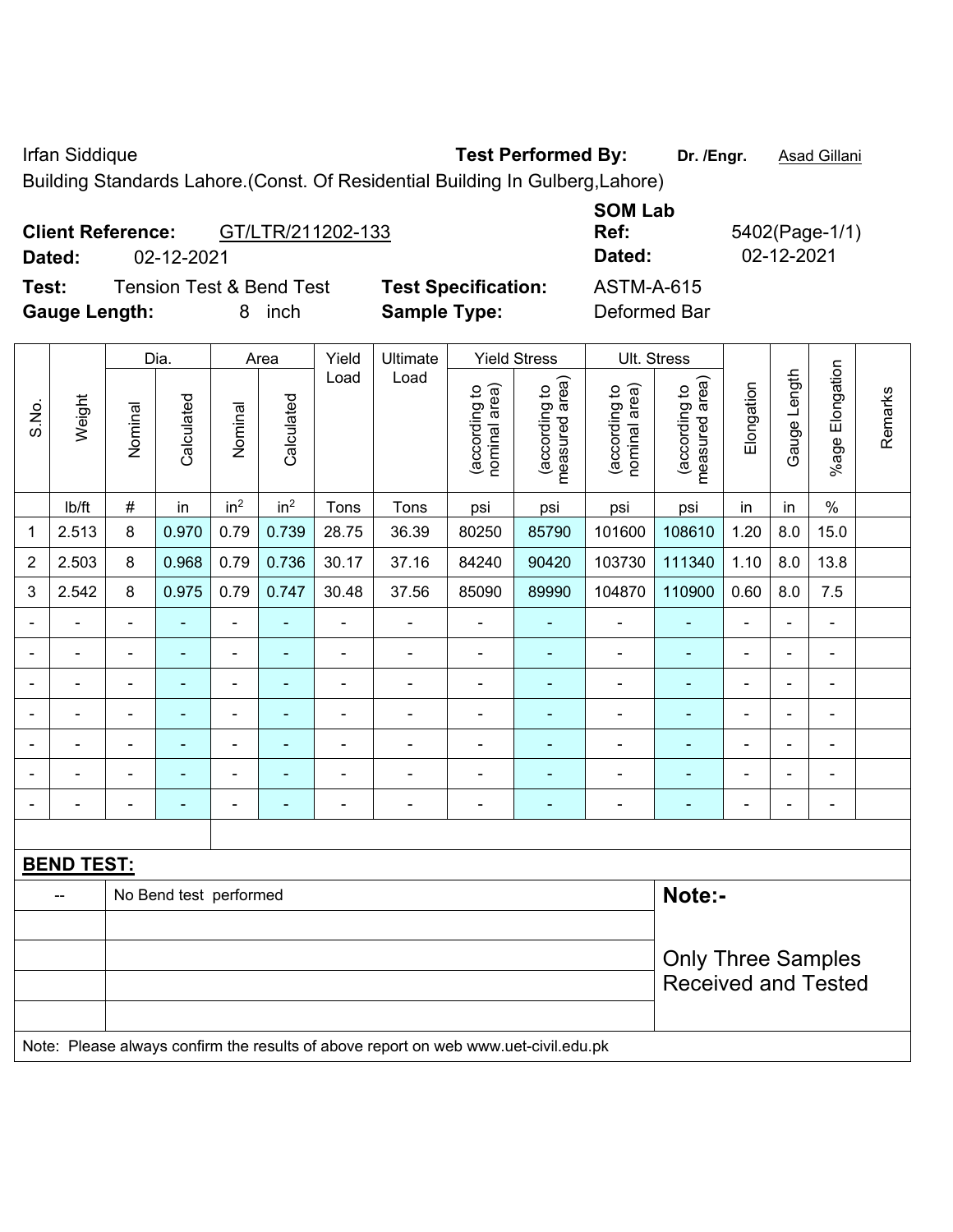Engr. Fawad Ahmad **Test Performed By:** Dr. /Engr. **Asad Gillani** 

APC Al-Hussain Traders-Al Khurram Asso(JV).(500Kv Circuit Breakers At 500Kv Grid Station Rawat)

| <b>Client Reference:</b> | AHT-AKA/JV/PD-ISD-04/5071-73 |
|--------------------------|------------------------------|
|                          |                              |

**SOM Lab Ref:** 5403(Page-1/1) **Dated:** 02-12-2021 **Dated:** 02-12-2021

**Test:** Tension Test & Bend Test **Test Specification:** ASTM-A-615 **Gauge Length:** 8 inch **Sample Type:** Deformed Bar (KOHSAR Steel)

|                |                          | Dia.<br>Yield<br>Ultimate<br><b>Yield Stress</b><br>Ult. Stress<br>Area |            |                 |                 |                |                                                                                     |                               |                                 |                               |                                 |            |                |                          |         |
|----------------|--------------------------|-------------------------------------------------------------------------|------------|-----------------|-----------------|----------------|-------------------------------------------------------------------------------------|-------------------------------|---------------------------------|-------------------------------|---------------------------------|------------|----------------|--------------------------|---------|
| S.No.          | Weight                   | Nominal                                                                 | Calculated | Nominal         | Calculated      | Load           | Load                                                                                | nominal area)<br>according to | (according to<br>measured area) | nominal area)<br>according to | (according to<br>measured area) | Elongation | Gauge Length   | Elongation<br>%age I     | Remarks |
|                | lb/ft                    | $\#$                                                                    | in         | in <sup>2</sup> | in <sup>2</sup> | Tons           | Tons                                                                                | psi                           | psi                             | psi                           | psi                             | in         | in             | $\%$                     |         |
| 1              | 2.578                    | 8                                                                       | 0.982      | 0.79            | 0.758           | 24.74          | 38.69                                                                               | 69070                         | 71990                           | 108000                        | 112560                          | 0.70       | 8.0            | 8.8                      |         |
| $\overline{2}$ | 2.585                    | 8                                                                       | 0.984      | 0.79            | 0.760           | 23.72          | 39.19                                                                               | 66220                         | 68840                           | 109420                        | 113740                          | 0.70       | 8.0            | 8.8                      |         |
| 3              | 1.509                    | 6                                                                       | 0.751      | 0.44            | 0.443           | 13.68          | 21.12                                                                               | 68570                         | 68110                           | 105870                        | 105150                          | 1.20       | 8.0            | 15.0                     |         |
| 4              | 1.486                    | 6                                                                       | 0.746      | 0.44            | 0.437           | 12.46          | 19.64                                                                               | 62440                         | 62870                           | 98460                         | 99140                           | 1.20       | 8.0            | 15.0                     |         |
| 5              | 0.655                    | 4                                                                       | 0.494      | 0.20            | 0.192           | 6.07           | 9.65                                                                                | 66890                         | 69670                           | 106450                        | 110890                          | 0.70       | 8.0            | 8.8                      |         |
| 6              | 0.659                    | 4                                                                       | 0.497      | 0.20            | 0.194           | 6.47           | 10.52                                                                               | 71380                         | 73590                           | 116010                        | 119590                          | 0.90       | 8.0            | 11.3                     |         |
|                | $\frac{1}{2}$            |                                                                         | ÷          | ÷,              |                 | $\blacksquare$ | ÷                                                                                   | $\overline{a}$                | $\blacksquare$                  | $\blacksquare$                | ÷                               | L,         | $\blacksquare$ | ÷,                       |         |
|                | $\overline{\phantom{0}}$ | $\blacksquare$                                                          | ÷          | ÷               |                 | $\blacksquare$ | ÷                                                                                   | $\blacksquare$                | $\blacksquare$                  | $\blacksquare$                | ÷                               | Ē,         |                | $\overline{\phantom{0}}$ |         |
|                |                          |                                                                         |            |                 |                 |                |                                                                                     |                               |                                 |                               |                                 |            |                | $\blacksquare$           |         |
|                |                          |                                                                         |            |                 |                 |                |                                                                                     | -                             |                                 |                               |                                 |            |                | ÷                        |         |
|                |                          |                                                                         |            |                 |                 |                |                                                                                     |                               |                                 |                               |                                 |            |                |                          |         |
|                | <b>BEND TEST:</b>        |                                                                         |            |                 |                 |                |                                                                                     |                               |                                 |                               |                                 |            |                |                          |         |
|                | # 8                      |                                                                         |            |                 |                 |                | Sample bend through 180 degrees Satisfactorily without any crack                    |                               |                                 |                               | Note:-                          |            |                |                          |         |
|                | #6                       |                                                                         |            |                 |                 |                | Sample bend through 180 degrees Satisfactorily without any crack                    |                               |                                 |                               |                                 |            |                |                          |         |
|                | #4                       |                                                                         |            |                 |                 |                | Sample bend through 180 degrees Satisfactorily without any crack                    |                               |                                 |                               | <b>Only Nine Samples</b>        |            |                |                          |         |
|                |                          |                                                                         |            |                 |                 |                |                                                                                     |                               |                                 |                               | <b>Received and Tested</b>      |            |                |                          |         |
|                |                          |                                                                         |            |                 |                 |                |                                                                                     |                               |                                 |                               |                                 |            |                |                          |         |
|                |                          |                                                                         |            |                 |                 |                | Note: Please always confirm the results of above report on web www.uet-civil.edu.pk |                               |                                 |                               |                                 |            |                |                          |         |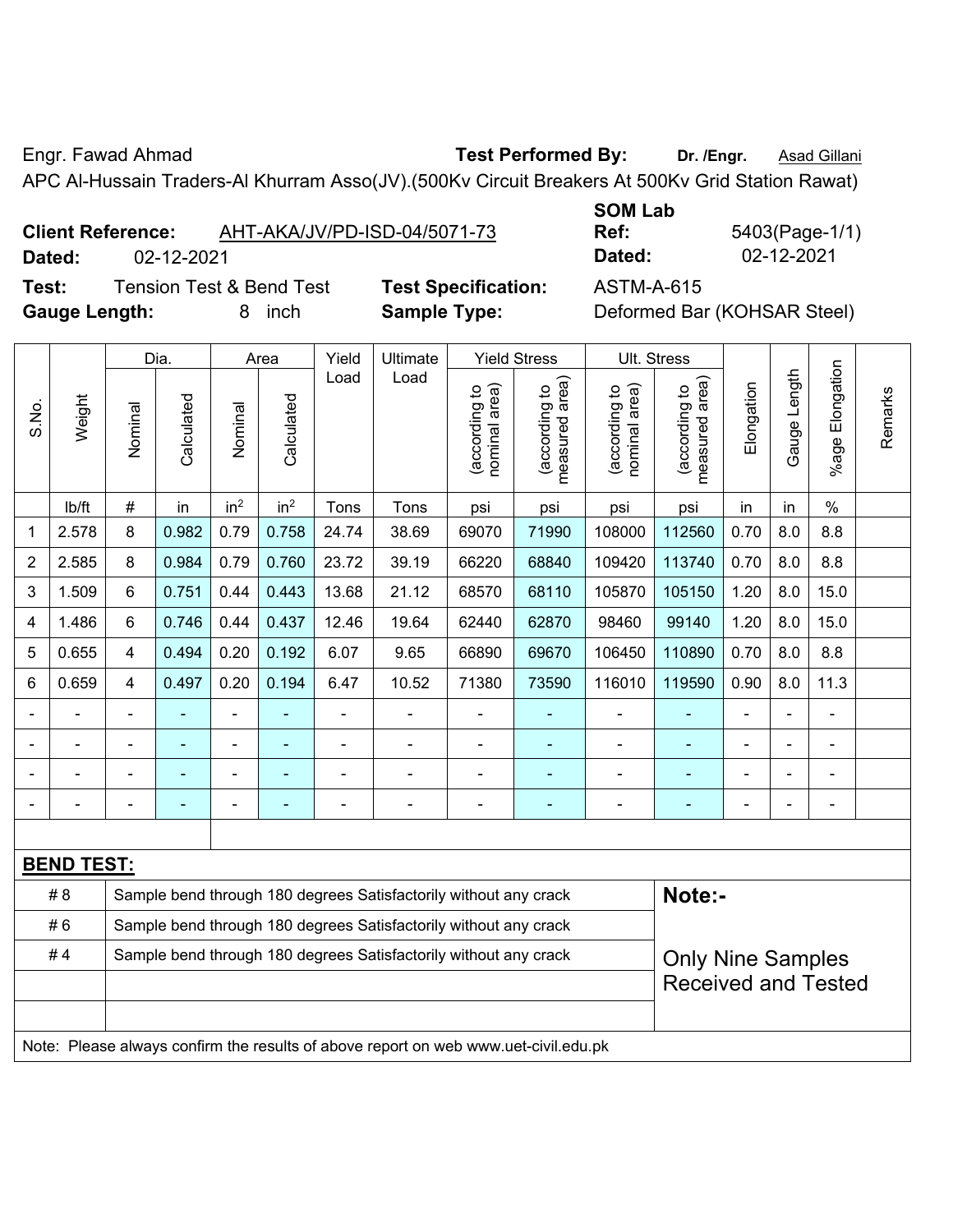Engr. Naveed Sadiq **Test Performed By:** Dr. /Engr. **Asad Gillani** 

RE Orbit Developers Lahore.(The Springs Apartment Homes)

| <b>Client Reference:</b> | Nil |
|--------------------------|-----|
|--------------------------|-----|

**Test:** Tension Test & Bend Test **Test Specification:** ASTM-A-615 **Gauge Length:** 8 inch **Sample Type:** Deformed Bar

**SOM Lab Ref:** 5404(Page-1/1) **Dated:** 02-12-2021 **Dated:** 02-12-2021

|                |                   |                                                                                              | Dia.       | Yield<br>Ultimate<br><b>Yield Stress</b><br>Ult. Stress<br>Area |                 |       |                                                                                     |                                |                                 |                                |                                 |                |              |                          |         |
|----------------|-------------------|----------------------------------------------------------------------------------------------|------------|-----------------------------------------------------------------|-----------------|-------|-------------------------------------------------------------------------------------|--------------------------------|---------------------------------|--------------------------------|---------------------------------|----------------|--------------|--------------------------|---------|
| S.No.          | Weight            | Nominal                                                                                      | Calculated | Nominal                                                         | Calculated      | Load  | Load                                                                                | (according to<br>nominal area) | (according to<br>measured area) | nominal area)<br>(according to | (according to<br>measured area) | Elongation     | Gauge Length | Elongation<br>%age       | Remarks |
|                | lb/ft             | $\#$                                                                                         | in         | in <sup>2</sup>                                                 | in <sup>2</sup> | Tons  | Tons                                                                                | psi                            | psi                             | psi                            | psi                             | in             | in           | $\frac{0}{0}$            |         |
| 1              | 2.638             | 8                                                                                            | 0.993      | 0.79                                                            | 0.775           | 23.19 | 33.20                                                                               | 64740                          | 66000                           | 92690                          | 94480                           | 1.20           | 8.0          | 15.0                     |         |
| $\overline{2}$ | 2.655             | 8                                                                                            | 0.997      | 0.79                                                            | 0.780           | 26.07 | 37.33                                                                               | 72770                          | 73700                           | 104210                         | 105550                          | 1.30           | 8.0          | 16.3                     |         |
| 3              | 1.486             | 6                                                                                            | 0.746      | 0.44                                                            | 0.437           | 13.27 | 19.69                                                                               | 66530                          | 66980                           | 98720                          | 99390                           | 1.00           | 8.0          | 12.5                     |         |
| 4              | 1.486             | 6                                                                                            | 0.746      | 0.44                                                            | 0.437           | 12.92 | 19.54                                                                               | 64740                          | 65180                           | 97950                          | 98620                           | 1.20           | 8.0          | 15.0                     |         |
| 5              | 0.663             | 4                                                                                            | 0.498      | 0.20                                                            | 0.195           | 5.98  | 8.15                                                                                | 65990                          | 67680                           | 89930                          | 92230                           | 1.20           | 8.0          | 15.0                     |         |
| 6              | 0.656             | 4                                                                                            | 0.496      | 0.20                                                            | 0.193           | 5.91  | 8.28                                                                                | 65200                          | 67560                           | 91280                          | 94590                           | 1.10           | 8.0          | 13.8                     |         |
|                |                   |                                                                                              |            | $\blacksquare$                                                  |                 | ä,    | L.                                                                                  |                                |                                 |                                |                                 | ä,             |              | L,                       |         |
|                |                   |                                                                                              |            |                                                                 |                 |       |                                                                                     |                                |                                 |                                |                                 |                |              |                          |         |
|                |                   |                                                                                              |            |                                                                 |                 |       |                                                                                     |                                |                                 | $\blacksquare$                 | ۳                               |                |              | $\blacksquare$           |         |
|                |                   |                                                                                              |            | ÷                                                               |                 |       | $\blacksquare$                                                                      | $\blacksquare$                 | $\blacksquare$                  | $\blacksquare$                 | $\blacksquare$                  | $\blacksquare$ |              | $\overline{\phantom{0}}$ |         |
|                |                   |                                                                                              |            |                                                                 |                 |       |                                                                                     |                                |                                 |                                |                                 |                |              |                          |         |
|                | <b>BEND TEST:</b> |                                                                                              |            |                                                                 |                 |       |                                                                                     |                                |                                 |                                |                                 |                |              |                          |         |
|                | # 8               |                                                                                              |            |                                                                 |                 |       | Sample bend through 180 degrees Satisfactorily without any crack                    |                                |                                 |                                | Note:-                          |                |              |                          |         |
|                | #6                |                                                                                              |            |                                                                 |                 |       | Sample bend through 180 degrees Satisfactorily without any crack                    |                                |                                 |                                |                                 |                |              |                          |         |
|                | #4                | Sample bend through 180 degrees Satisfactorily without any crack<br><b>Only Nine Samples</b> |            |                                                                 |                 |       |                                                                                     |                                |                                 |                                |                                 |                |              |                          |         |
|                |                   |                                                                                              |            |                                                                 |                 |       |                                                                                     |                                |                                 |                                | <b>Received and Tested</b>      |                |              |                          |         |
|                |                   |                                                                                              |            |                                                                 |                 |       |                                                                                     |                                |                                 |                                |                                 |                |              |                          |         |
|                |                   |                                                                                              |            |                                                                 |                 |       | Note: Please always confirm the results of above report on web www.uet-civil.edu.pk |                                |                                 |                                |                                 |                |              |                          |         |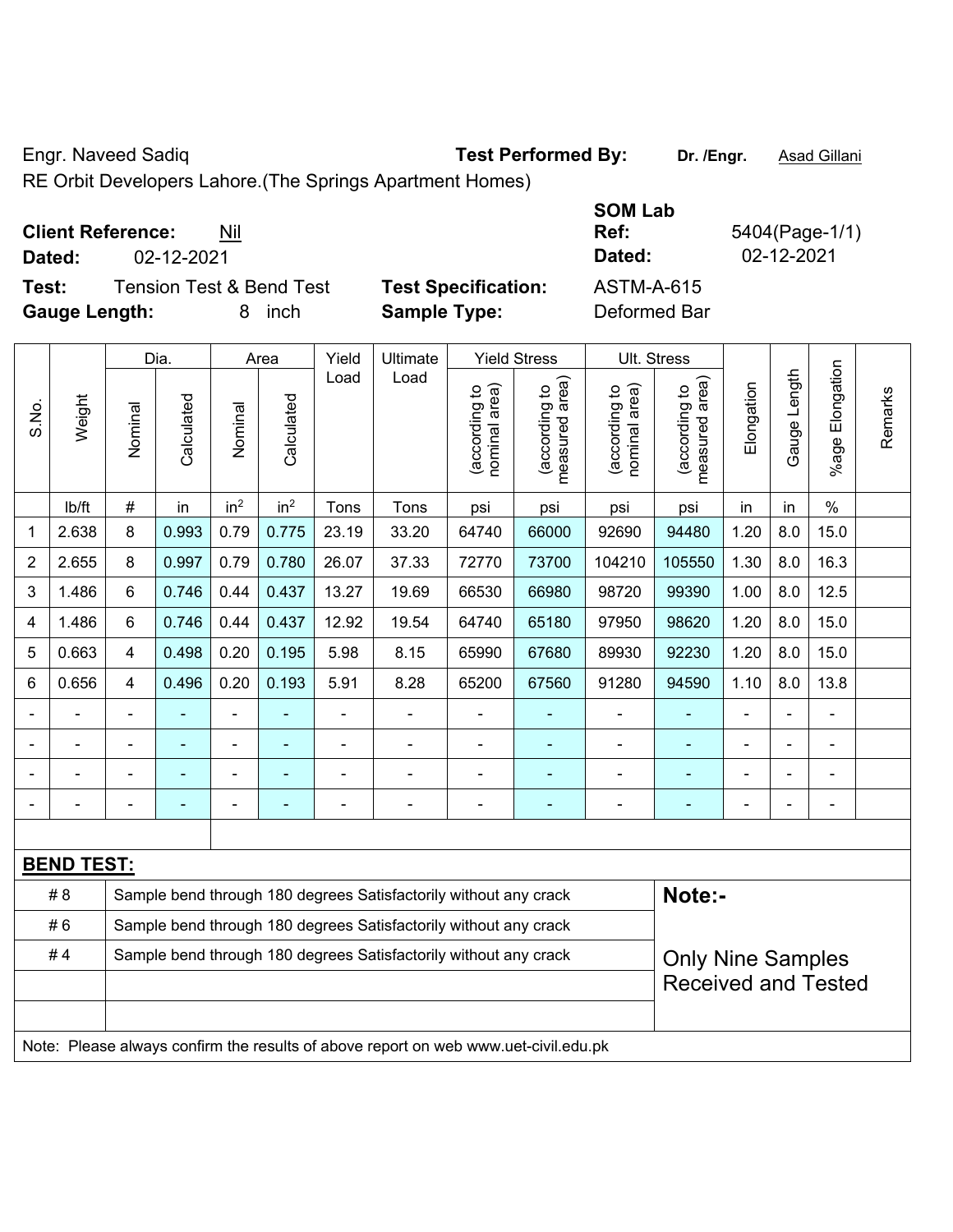Muhammad Adrees **Test Performed By:** Dr. /Engr. **Asad Gillani** 

C.E.O MH& Bros,Buliders & Devl.(Const.Of 8xD Type Flate at Lhr Cantt-specific Projs FY 2020-21)

| <b>Client Reference:</b> | MH/10/02/Org                        |                            | <b>SUMLAD</b><br>Ref: | 5405(Page-1/1) |
|--------------------------|-------------------------------------|----------------------------|-----------------------|----------------|
| Dated:                   | 01-12-2021                          |                            | Dated:                | 02-12-2021     |
| Test:                    | <b>Tension Test &amp; Bend Test</b> | <b>Test Specification:</b> | <b>ASTM-A-615</b>     |                |
| <b>Gauge Length:</b>     | inch<br>8.                          | <b>Sample Type:</b>        | Deformed Bar          |                |

|                |                   |                          | Dia.                   | Area                         |                 | Yield<br>Ultimate |                                                                                     |                                | <b>Yield Stress</b>             | Ult. Stress                    |                                 |                |                          |                      |         |
|----------------|-------------------|--------------------------|------------------------|------------------------------|-----------------|-------------------|-------------------------------------------------------------------------------------|--------------------------------|---------------------------------|--------------------------------|---------------------------------|----------------|--------------------------|----------------------|---------|
| S.No.          | Weight            | Nominal                  | Calculated             | Nominal                      | Calculated      | Load              | Load                                                                                | nominal area)<br>(according to | measured area)<br>(according to | nominal area)<br>(according to | measured area)<br>(according to | Elongation     | Gauge Length             | Elongation<br>%age I | Remarks |
|                | lb/ft             | $\#$                     | in                     | in <sup>2</sup>              | in <sup>2</sup> | Tons              | Tons                                                                                | psi                            | psi                             | psi                            | psi                             | in             | in                       | $\%$                 |         |
| 1              | 2.662             | 8                        | 0.998                  | 0.79                         | 0.782           | 22.40             | 36.77                                                                               | 62520                          | 63160                           | 102650                         | 103700                          | 1.50           | 8.0                      | 18.8                 |         |
| 2              | 1.486             | 6                        | 0.746                  | 0.44                         | 0.437           | 13.63             | 22.12                                                                               | 68320                          | 68790                           | 110880                         | 111640                          | 1.30           | 8.0                      | 16.3                 |         |
| 3              | 1.029             | 5                        | 0.620                  | 0.31                         | 0.302           | 9.60              | 15.29                                                                               | 68320                          | 70130                           | 108780                         | 111670                          | 1.00           | 8.0                      | 12.5                 |         |
| $\overline{4}$ | 0.635             | 4                        | 0.488                  | 0.20                         | 0.187           | 6.19              | 9.53                                                                                | 68230                          | 72980                           | 105100                         | 112410                          | 1.10           | 8.0                      | 13.8                 |         |
| 5              | 0.664             | 4                        | 0.498                  | 0.20                         | 0.195           | 5.12              | 7.51                                                                                | 56430                          | 57880                           | 82850                          | 84970                           | 1.60           | 8.0                      | 20.0                 |         |
|                |                   | $\blacksquare$           | ÷,                     | $\qquad \qquad \blacksquare$ | ۰               | $\blacksquare$    | $\blacksquare$                                                                      | L,                             |                                 | $\blacksquare$                 | $\blacksquare$                  |                |                          | $\blacksquare$       |         |
|                |                   |                          | ÷,                     | $\blacksquare$               |                 |                   | $\blacksquare$                                                                      | L,                             |                                 | $\blacksquare$                 | ٠                               |                |                          | $\blacksquare$       |         |
|                |                   |                          |                        |                              |                 |                   |                                                                                     |                                |                                 |                                |                                 |                |                          |                      |         |
|                |                   |                          |                        | -                            |                 |                   |                                                                                     | ÷                              |                                 | $\overline{\phantom{0}}$       |                                 |                |                          |                      |         |
|                |                   |                          | ۰                      | $\overline{\phantom{a}}$     | ÷               | $\blacksquare$    | $\overline{a}$                                                                      | $\blacksquare$                 | $\blacksquare$                  | $\blacksquare$                 | $\blacksquare$                  | $\blacksquare$ | $\overline{\phantom{0}}$ | $\blacksquare$       |         |
|                |                   |                          |                        |                              |                 |                   |                                                                                     |                                |                                 |                                |                                 |                |                          |                      |         |
|                | <b>BEND TEST:</b> |                          |                        |                              |                 |                   |                                                                                     |                                |                                 |                                |                                 |                |                          |                      |         |
|                |                   |                          | No Bend test performed |                              |                 |                   |                                                                                     |                                |                                 |                                | Note:-                          |                |                          |                      |         |
|                |                   |                          |                        |                              |                 |                   |                                                                                     |                                |                                 |                                |                                 |                |                          |                      |         |
|                |                   | <b>Only Five Samples</b> |                        |                              |                 |                   |                                                                                     |                                |                                 |                                |                                 |                |                          |                      |         |
|                |                   |                          |                        |                              |                 |                   |                                                                                     |                                |                                 |                                | <b>Received and Tested</b>      |                |                          |                      |         |
|                |                   |                          |                        |                              |                 |                   |                                                                                     |                                |                                 |                                |                                 |                |                          |                      |         |
|                |                   |                          |                        |                              |                 |                   | Note: Please always confirm the results of above report on web www.uet-civil.edu.pk |                                |                                 |                                |                                 |                |                          |                      |         |

**SOM Lab**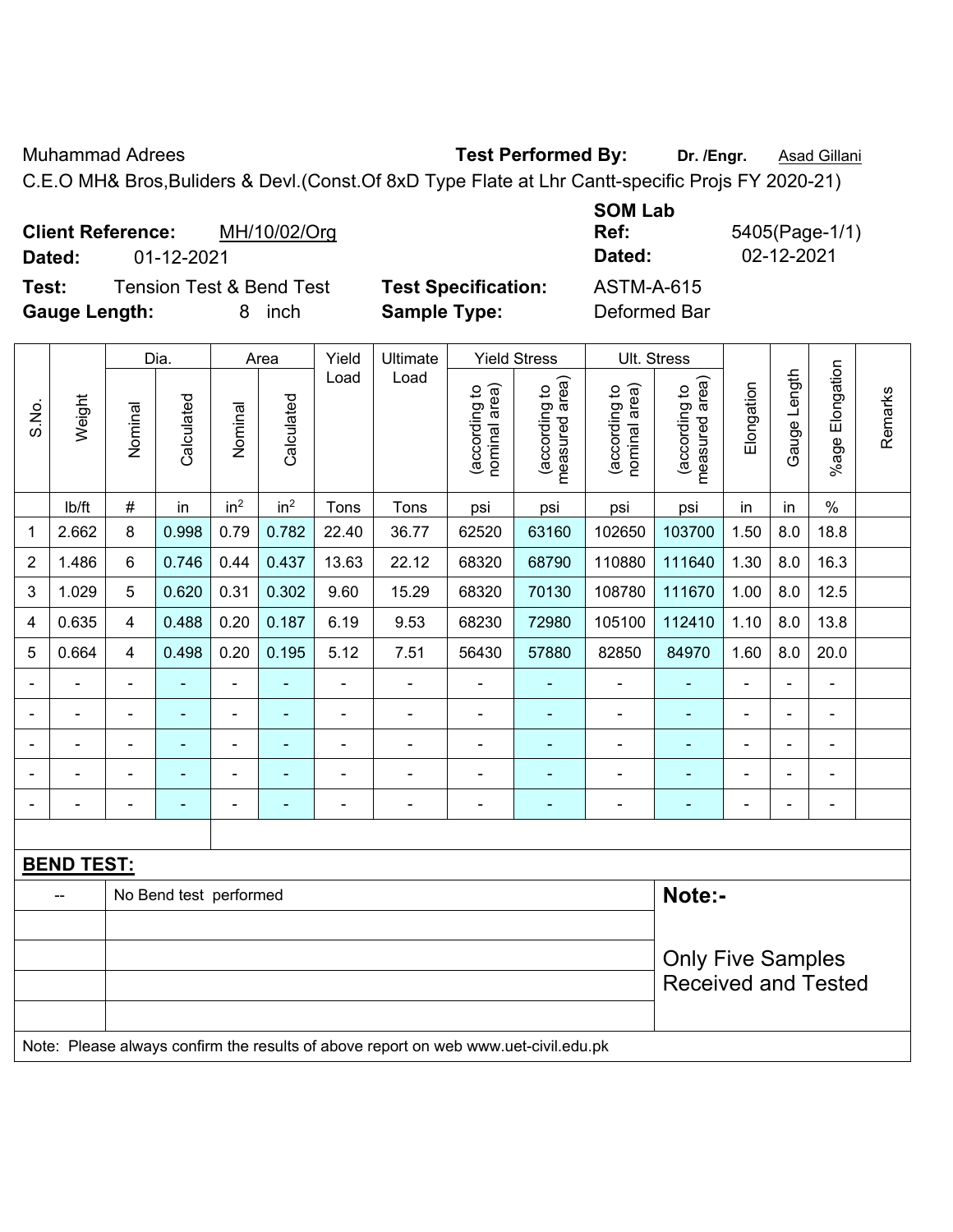Engr. Hasan Nawaz **Test Performed By:** Dr. /Engr. **Asad Gillani** 

CM Zameen Quadrangle.(Const. Of Zameen Quadrangle at Plot No.49,Gulberg-V Lahore)

| Dated:               | <b>Client Reference:</b><br>01-12-2021 | ZD/ZQ/GSW/001                       |                            | <b>SOM Lab</b><br>Ref:<br>Dated: | 5406(Page-1/1)<br>02-12-2021 |
|----------------------|----------------------------------------|-------------------------------------|----------------------------|----------------------------------|------------------------------|
| Test:                |                                        | <b>Tension Test &amp; Bend Test</b> | <b>Test Specification:</b> | ASTM-A-615                       |                              |
| <b>Gauge Length:</b> |                                        | inch<br>8                           | <b>Sample Type:</b>        | Deformed Bar                     |                              |

|                |                   |                                                                                              | Dia.           |                 | Area            | Yield<br>Ultimate |                                                                                     |                                | <b>Yield Stress</b>                         |                                | Ult. Stress                                 |            |                |                         |         |
|----------------|-------------------|----------------------------------------------------------------------------------------------|----------------|-----------------|-----------------|-------------------|-------------------------------------------------------------------------------------|--------------------------------|---------------------------------------------|--------------------------------|---------------------------------------------|------------|----------------|-------------------------|---------|
| S.No.          | Weight            | Nominal                                                                                      | Calculated     | Nominal         | Calculated      | Load              | Load                                                                                | nominal area)<br>(according to | (according to<br>neasured area)<br>measured | nominal area)<br>(according to | (according to<br>neasured area)<br>measured | Elongation | Gauge Length   | Elongation<br>$%$ age F | Remarks |
|                | Ib/ft             | $\#$                                                                                         | in             | in <sup>2</sup> | in <sup>2</sup> | Tons              | Tons                                                                                | psi                            | psi                                         | psi                            | psi                                         | in         | in             | $\%$                    |         |
| 1              | 2.639             | 8                                                                                            | 0.994          | 0.79            | 0.776           | 23.52             | 32.18                                                                               | 65650                          | 66840                                       | 89840                          | 91460                                       | 1.50       | 8.0            | 18.8                    |         |
| $\overline{2}$ | 2.597             | 8                                                                                            | 0.986          | 0.79            | 0.763           | 23.72             | 31.62                                                                               | 66220                          | 68570                                       | 88280                          | 91400                                       | 1.30       | 8.0            | 16.3                    |         |
| 3              | 1.513             | 6                                                                                            | 0.753          | 0.44            | 0.445           | 14.50             | 19.52                                                                               | 72660                          | 71840                                       | 97850                          | 96750                                       | 1.20       | 8.0            | 15.0                    |         |
| 4              | 1.509             | 6                                                                                            | 0.751          | 0.44            | 0.443           | 14.12             | 19.27                                                                               | 70770                          | 70290                                       | 96570                          | 95920                                       | 1.20       | 8.0            | 15.0                    |         |
| 5              | 0.579             | $\overline{\mathbf{4}}$                                                                      | 0.465          | 0.20            | 0.170           | 5.47              | 7.10                                                                                | 60370                          | 71020                                       | 78350                          | 92180                                       | 1.10       | 8.0            | 13.8                    |         |
| 6              | 0.596             | $\overline{4}$                                                                               | 0.472          | 0.20            | 0.175           | 5.66              | 7.67                                                                                | 62390                          | 71300                                       | 84530                          | 96610                                       | 1.10       | 8.0            | 13.8                    |         |
|                |                   | ä,                                                                                           |                |                 |                 |                   |                                                                                     |                                |                                             |                                |                                             |            |                |                         |         |
|                | $\blacksquare$    | $\blacksquare$                                                                               | ٠              | ä,              | ٠               | $\blacksquare$    | ÷.                                                                                  | $\blacksquare$                 | ٠                                           | $\overline{\phantom{a}}$       | $\blacksquare$                              | Ē,         | $\blacksquare$ | $\blacksquare$          |         |
|                |                   | ä,                                                                                           |                |                 |                 |                   | ۰                                                                                   | Ē,                             |                                             | ä,                             | $\blacksquare$                              |            |                | ÷,                      |         |
|                | $\blacksquare$    | $\blacksquare$                                                                               | $\blacksquare$ | $\blacksquare$  |                 | ä,                | $\blacksquare$                                                                      | $\blacksquare$                 | $\blacksquare$                              | ä,                             | $\blacksquare$                              | Ē,         |                | $\blacksquare$          |         |
|                |                   |                                                                                              |                |                 |                 |                   |                                                                                     |                                |                                             |                                |                                             |            |                |                         |         |
|                | <b>BEND TEST:</b> |                                                                                              |                |                 |                 |                   |                                                                                     |                                |                                             |                                |                                             |            |                |                         |         |
|                | # 8               |                                                                                              |                |                 |                 |                   | Sample bend through 180 degrees Satisfactorily without any crack                    |                                |                                             |                                | Note:-                                      |            |                |                         |         |
|                | #6                |                                                                                              |                |                 |                 |                   | Sample bend through 180 degrees Satisfactorily without any crack                    |                                |                                             |                                |                                             |            |                |                         |         |
|                | #4                | Sample bend through 180 degrees Satisfactorily without any crack<br><b>Only Nine Samples</b> |                |                 |                 |                   |                                                                                     |                                |                                             |                                |                                             |            |                |                         |         |
|                |                   |                                                                                              |                |                 |                 |                   |                                                                                     |                                |                                             |                                | <b>Received and Tested</b>                  |            |                |                         |         |
|                |                   |                                                                                              |                |                 |                 |                   |                                                                                     |                                |                                             |                                |                                             |            |                |                         |         |
|                |                   |                                                                                              |                |                 |                 |                   | Note: Please always confirm the results of above report on web www.uet-civil.edu.pk |                                |                                             |                                |                                             |            |                |                         |         |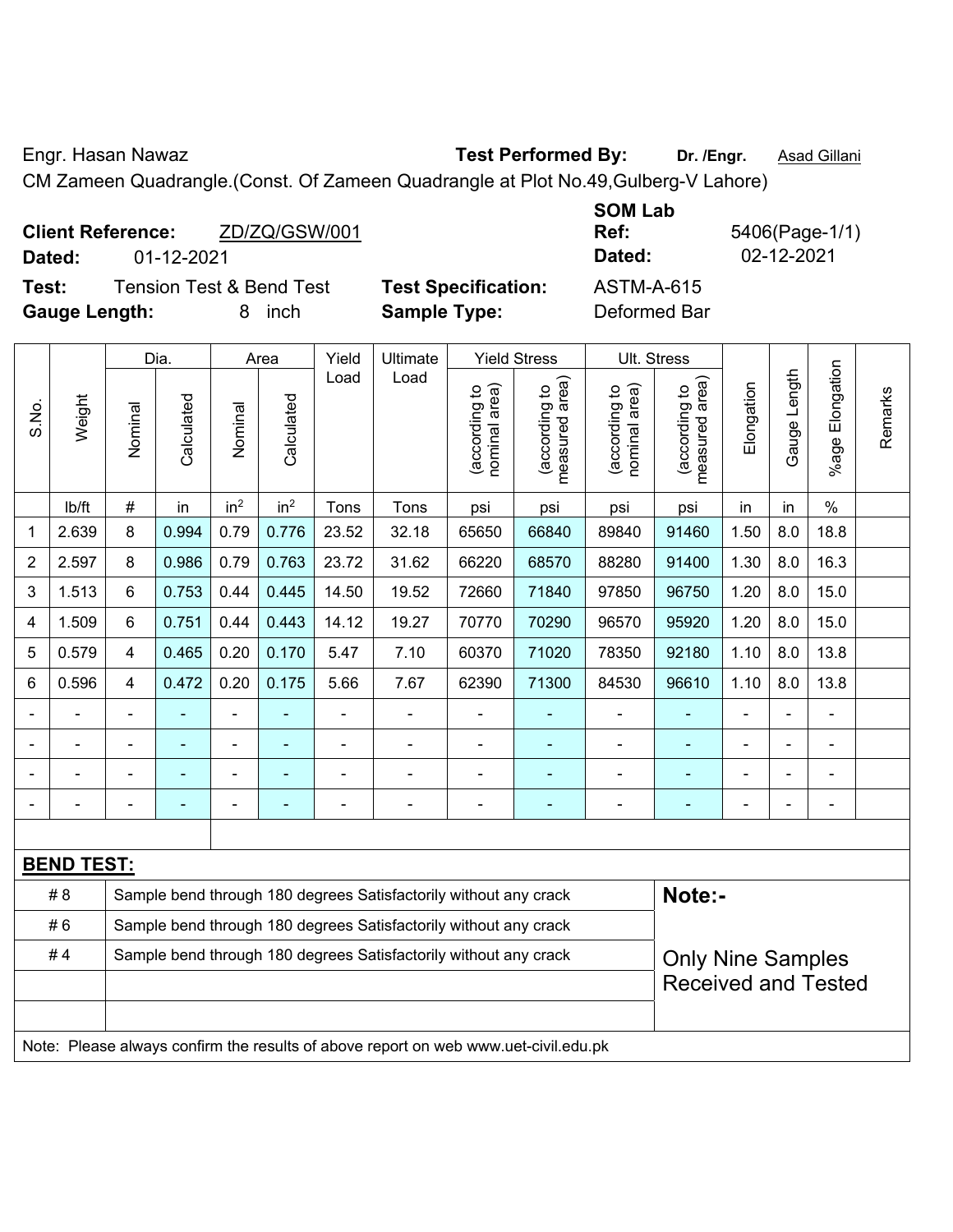Deputy Director, **Test Performed By:** Dr. /Engr. **Asad Gillani** 

PHATA,Sub Region Okara.(Const. Of Housing Units 03/05 M In ADS-II Renala Khurd Under NPHP)

|                      |                          |                                     |                            | <b>SUM LAD</b> |              |
|----------------------|--------------------------|-------------------------------------|----------------------------|----------------|--------------|
|                      | <b>Client Reference:</b> | '768                                |                            | Ref:           | 5407(Page-1/ |
| Dated:               | 30-11-2021               |                                     |                            | Dated:         | 02-12-2021   |
| Test:                |                          | <b>Tension Test &amp; Bend Test</b> | <b>Test Specification:</b> | ASTM-A-615     |              |
| <b>Gauge Length:</b> |                          | inch<br>8                           | <b>Sample Type:</b>        | Deformed Bar   |              |

|                |                   | Dia.                       |                        |                              | Area                     |                | Ultimate                                                                            |                                | <b>Yield Stress</b>             |                                | Ult. Stress                     |                          |                |                 |         |
|----------------|-------------------|----------------------------|------------------------|------------------------------|--------------------------|----------------|-------------------------------------------------------------------------------------|--------------------------------|---------------------------------|--------------------------------|---------------------------------|--------------------------|----------------|-----------------|---------|
| S.No.          | Weight            | Nominal                    | Calculated             | Nominal                      | Calculated               | Yield<br>Load  | Load                                                                                | nominal area)<br>(according to | (according to<br>measured area) | nominal area)<br>(according to | (according to<br>measured area) | Elongation               | Gauge Length   | %age Elongation | Remarks |
|                | Ib/ft             | $\#$                       | in                     | in <sup>2</sup>              | in <sup>2</sup>          | Tons           | Tons                                                                                | psi                            | psi                             | psi                            | psi                             | in                       | in             | $\%$            |         |
| 1              | 0.690             | $\overline{4}$             | 0.508                  | 0.20                         | 0.203                    | 6.85           | 9.35                                                                                | 75540                          | 74420                           | 103080                         | 101560                          | 1.20                     | 8.0            | 15.0            |         |
| $\overline{2}$ | 0.689             | $\overline{4}$             | 0.507                  | 0.20                         | 0.202                    | 6.83           | 9.33                                                                                | 75320                          | 74570                           | 102860                         | 101840                          | 1.10                     | 8.0            | 13.8            |         |
| $\blacksquare$ | ä,                | $\blacksquare$             | $\blacksquare$         | $\blacksquare$               | $\blacksquare$           | $\blacksquare$ | $\blacksquare$                                                                      | ä,                             | $\blacksquare$                  | $\blacksquare$                 | ä,                              | $\blacksquare$           | $\blacksquare$ | ä,              |         |
|                | $\blacksquare$    | $\blacksquare$             | $\blacksquare$         | $\overline{\phantom{0}}$     | ٠                        | $\blacksquare$ | $\blacksquare$                                                                      | $\blacksquare$                 | $\blacksquare$                  | $\blacksquare$                 | $\blacksquare$                  | $\blacksquare$           |                | ä,              |         |
|                |                   |                            | $\blacksquare$         | ÷                            | $\overline{\phantom{0}}$ | $\blacksquare$ | $\overline{\phantom{0}}$                                                            | $\blacksquare$                 | ٠                               | $\blacksquare$                 | $\blacksquare$                  | $\overline{\phantom{a}}$ |                | $\blacksquare$  |         |
|                |                   |                            |                        | $\qquad \qquad \blacksquare$ |                          | $\blacksquare$ | $\blacksquare$                                                                      | $\blacksquare$                 | $\blacksquare$                  | $\overline{\phantom{0}}$       |                                 |                          |                | $\blacksquare$  |         |
|                |                   |                            |                        | ä,                           |                          | $\blacksquare$ | $\blacksquare$                                                                      | $\blacksquare$                 | $\blacksquare$                  | $\blacksquare$                 |                                 | $\blacksquare$           |                | $\blacksquare$  |         |
|                | $\blacksquare$    | $\blacksquare$             | $\blacksquare$         | ÷,                           | ٠                        | $\blacksquare$ | $\blacksquare$                                                                      | $\blacksquare$                 | ٠                               | $\blacksquare$                 | $\blacksquare$                  | $\overline{\phantom{a}}$ | $\blacksquare$ | $\blacksquare$  |         |
|                |                   | $\blacksquare$             | $\blacksquare$         | Ĭ.                           | $\blacksquare$           | $\blacksquare$ | $\overline{a}$                                                                      | $\blacksquare$                 | $\blacksquare$                  | $\blacksquare$                 | $\blacksquare$                  | $\blacksquare$           |                | ÷               |         |
|                |                   | $\overline{\phantom{0}}$   | $\blacksquare$         | ÷,                           | $\overline{\phantom{0}}$ | $\overline{a}$ | $\overline{\phantom{a}}$                                                            | $\blacksquare$                 | $\blacksquare$                  | ÷                              | $\blacksquare$                  | $\blacksquare$           | $\blacksquare$ | ÷,              |         |
|                |                   |                            |                        |                              |                          |                |                                                                                     |                                |                                 |                                |                                 |                          |                |                 |         |
|                | <b>BEND TEST:</b> |                            |                        |                              |                          |                |                                                                                     |                                |                                 |                                |                                 |                          |                |                 |         |
|                |                   |                            | No Bend test performed |                              |                          |                |                                                                                     |                                |                                 |                                | Note:-                          |                          |                |                 |         |
|                |                   |                            |                        |                              |                          |                |                                                                                     |                                |                                 |                                |                                 |                          |                |                 |         |
|                |                   | <b>Only Two Samples</b>    |                        |                              |                          |                |                                                                                     |                                |                                 |                                |                                 |                          |                |                 |         |
|                |                   | <b>Received and Tested</b> |                        |                              |                          |                |                                                                                     |                                |                                 |                                |                                 |                          |                |                 |         |
|                |                   |                            |                        |                              |                          |                |                                                                                     |                                |                                 |                                |                                 |                          |                |                 |         |
|                |                   |                            |                        |                              |                          |                | Note: Please always confirm the results of above report on web www.uet-civil.edu.pk |                                |                                 |                                |                                 |                          |                |                 |         |

**SOM Lab**  (Page-1/1)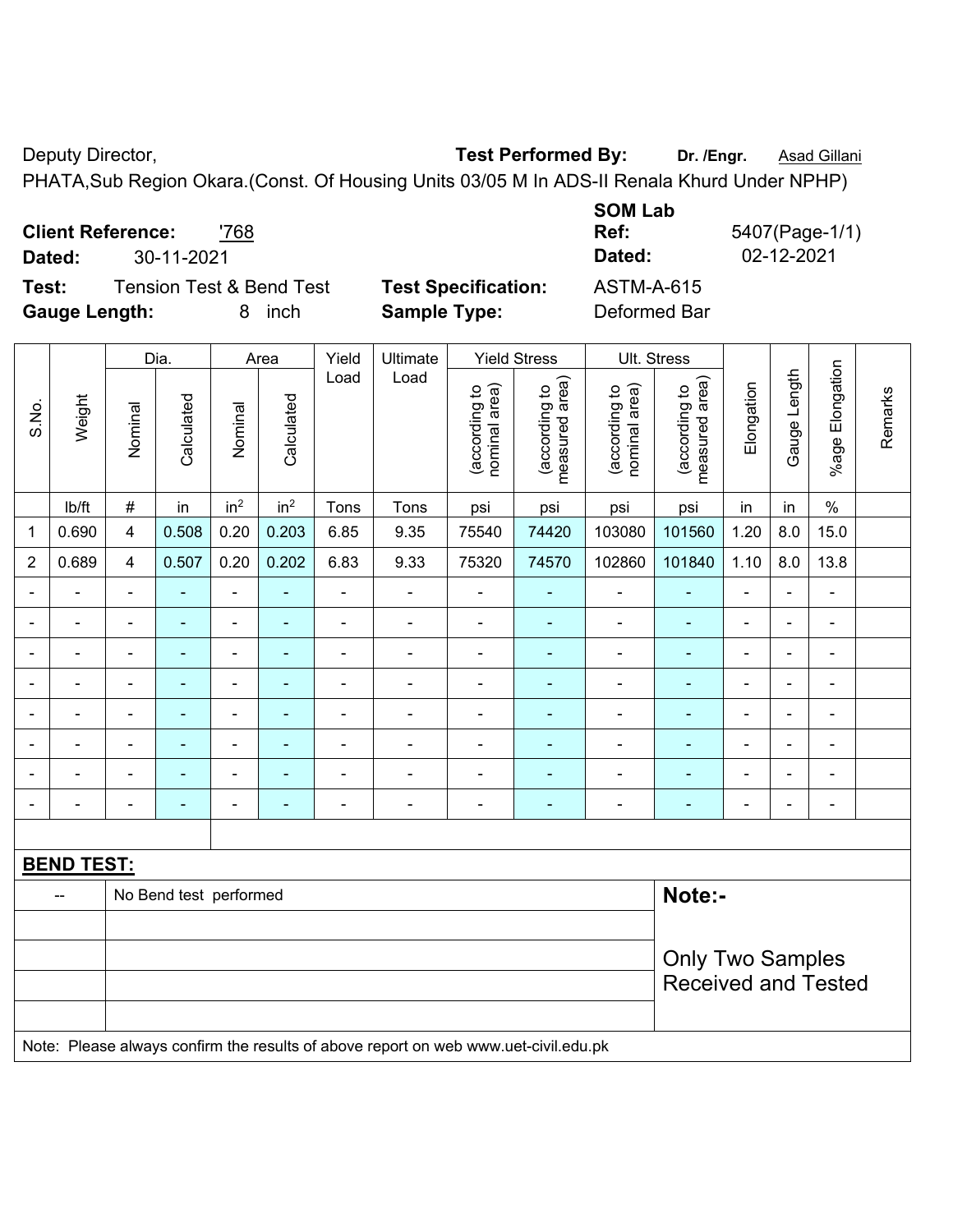### PAKASIA **Test Performed By:** Dr. /Engr. **Asad Gillani**

Group Of Companies,46-Nishtar Rd Lahore.

# **Client Reference:** Nil

**Dated:** 02-12-2021 **Dated:** 02-12-2021

**Test:** Tension Test & Bend Test **Test Specification: Gauge Length:** 8 inch **Sample Type:** Deformed Bar

| <b>SOM Lab</b><br>Ref:<br>Dated: | 5408(Page-1/1)<br>02-12-2021 |
|----------------------------------|------------------------------|
| ASTM-A-615                       |                              |
| <b>Deformed Bar</b>              |                              |

|                          |                   |                | Dia.                                                   |                 | Area            | Yield                    | Ultimate                                                                            |                                | <b>Yield Stress</b>             |                                | Ult. Stress                     |                |                |                          |         |
|--------------------------|-------------------|----------------|--------------------------------------------------------|-----------------|-----------------|--------------------------|-------------------------------------------------------------------------------------|--------------------------------|---------------------------------|--------------------------------|---------------------------------|----------------|----------------|--------------------------|---------|
| S.No.                    | Weight            | Nominal        | Calculated                                             | Nominal         | Calculated      | Load                     | Load                                                                                | nominal area)<br>(according to | (according to<br>measured area) | (according to<br>nominal area) | (according to<br>measured area) | Elongation     | Gauge Length   | %age Elongation          | Remarks |
|                          | lb/ft             | $\#$           | in                                                     | in <sup>2</sup> | in <sup>2</sup> | Tons                     | Tons                                                                                | psi                            | psi                             | psi                            | psi                             | in             | in             | $\%$                     |         |
| 1                        | 2.613             | 8              | 0.989                                                  | 0.79            | 0.768           | 26.07                    | 34.98                                                                               | 72770                          | 74850                           | 97670                          | 100470                          | 1.20           | 8.0            | 15.0                     |         |
| $\overline{2}$           | 1.466             | $6\phantom{1}$ | 0.741                                                  | 0.44            | 0.431           | 15.77                    | 20.61                                                                               | 79050                          | 80700                           | 103310                         | 105470                          | 1.00           | 8.0            | 12.5                     |         |
| $\blacksquare$           | ä,                | $\blacksquare$ | $\blacksquare$                                         | ä,              | $\blacksquare$  | $\blacksquare$           | ä,                                                                                  | ä,                             | ÷                               | ä,                             | $\blacksquare$                  | $\blacksquare$ | $\blacksquare$ | $\blacksquare$           |         |
| $\blacksquare$           | ÷.                | $\blacksquare$ | $\blacksquare$                                         | ÷,              | $\blacksquare$  | $\overline{\phantom{a}}$ | $\blacksquare$                                                                      | ä,                             | ÷                               | $\blacksquare$                 | $\blacksquare$                  | $\blacksquare$ | $\blacksquare$ | $\blacksquare$           |         |
| $\overline{\phantom{a}}$ | $\blacksquare$    | $\blacksquare$ | $\blacksquare$                                         | ÷,              | $\blacksquare$  | L,                       | $\blacksquare$                                                                      | $\blacksquare$                 | $\blacksquare$                  | $\blacksquare$                 | $\blacksquare$                  | $\blacksquare$ |                | $\blacksquare$           |         |
|                          | ÷                 | $\blacksquare$ | ۰                                                      | $\blacksquare$  |                 | ä,                       | ä,                                                                                  | $\blacksquare$                 |                                 | $\blacksquare$                 | ä,                              | $\blacksquare$ |                | $\blacksquare$           |         |
|                          |                   |                | ۰                                                      | ۰               |                 | $\blacksquare$           | $\blacksquare$                                                                      | $\blacksquare$                 | $\blacksquare$                  | $\blacksquare$                 | $\blacksquare$                  | $\equiv$       |                | $\overline{\phantom{a}}$ |         |
|                          | $\blacksquare$    | $\blacksquare$ | ÷                                                      | $\blacksquare$  |                 | $\blacksquare$           | $\blacksquare$                                                                      | $\blacksquare$                 | ٠                               | $\overline{\phantom{a}}$       | $\blacksquare$                  | $\blacksquare$ |                | $\blacksquare$           |         |
|                          |                   | Ē,             | ۰                                                      | $\blacksquare$  |                 |                          | $\blacksquare$                                                                      | $\blacksquare$                 |                                 | $\blacksquare$                 | $\blacksquare$                  | $\blacksquare$ |                | $\overline{\phantom{a}}$ |         |
| $\blacksquare$           | ÷                 | $\blacksquare$ | $\overline{\phantom{0}}$                               | ÷               |                 | ÷                        | $\overline{a}$                                                                      | $\blacksquare$                 | $\overline{\phantom{0}}$        | ÷                              | $\blacksquare$                  | $\overline{a}$ |                | $\overline{\phantom{a}}$ |         |
|                          |                   |                |                                                        |                 |                 |                          |                                                                                     |                                |                                 |                                |                                 |                |                |                          |         |
|                          | <b>BEND TEST:</b> |                |                                                        |                 |                 |                          |                                                                                     |                                |                                 |                                |                                 |                |                |                          |         |
|                          | # 8               |                |                                                        |                 |                 |                          | Sample bend through 180 degrees Satisfactorily without any crack                    |                                |                                 |                                | Note:-                          |                |                |                          |         |
|                          | #6                |                |                                                        |                 |                 |                          | Sample bend through 180 degrees Satisfactorily without any crack                    |                                |                                 |                                |                                 |                |                |                          |         |
|                          |                   |                | <b>Only Four Samples</b><br><b>Received and Tested</b> |                 |                 |                          |                                                                                     |                                |                                 |                                |                                 |                |                |                          |         |
|                          |                   |                |                                                        |                 |                 |                          | Note: Please always confirm the results of above report on web www.uet-civil.edu.pk |                                |                                 |                                |                                 |                |                |                          |         |